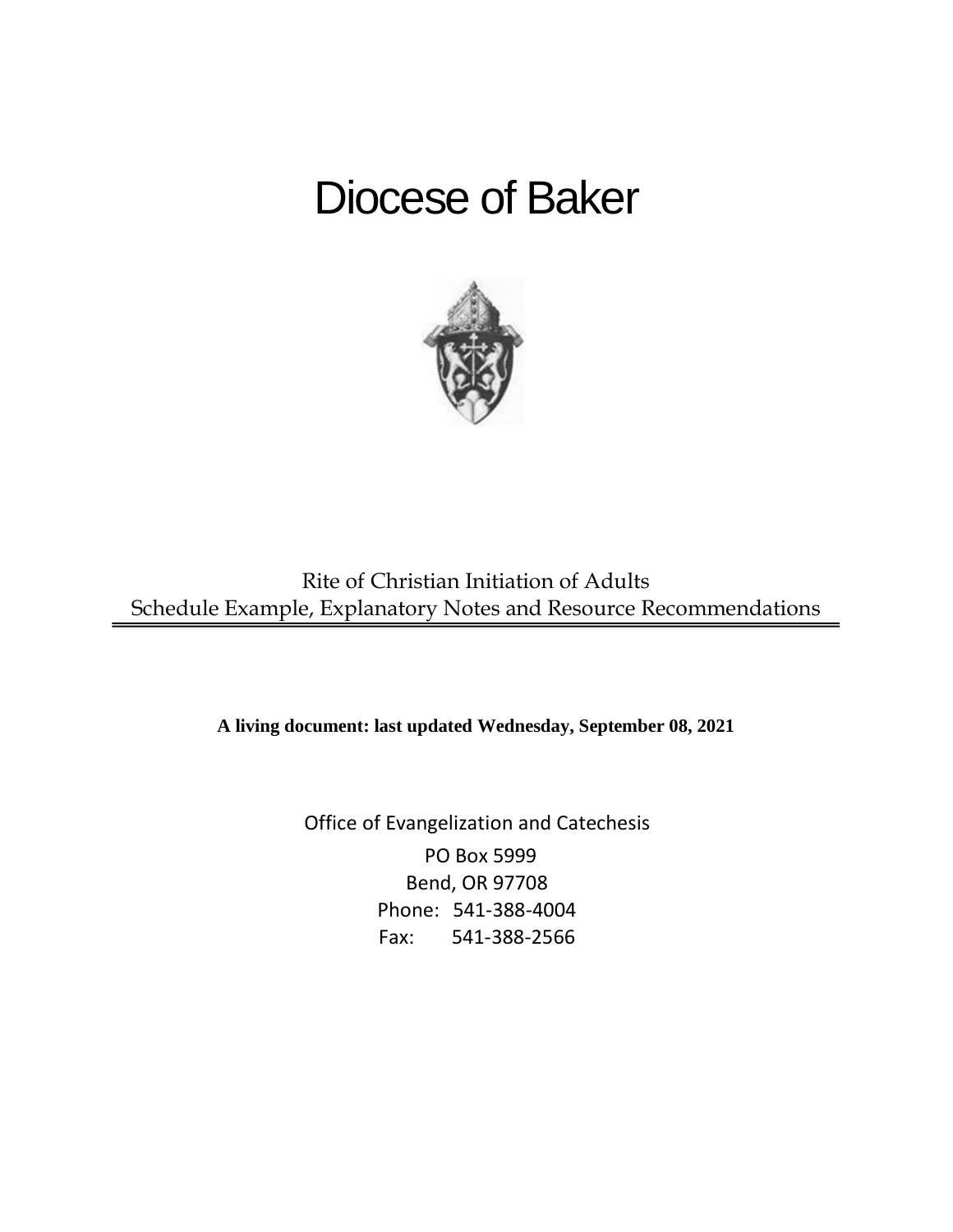# *Pre-Evangelization*

*The desire for God is written in the human heart, because man is created by God and for God; and God never ceases to draw man to himself. Only in God will he find the truth and happiness he never stops searching for.* (CCC, 27)

*Although man can forget God or reject Him, He never ceases to call every man to seek him, so as to find life and happiness…. As St. Augustine says "for you have made us for yourself, O Lord, and our heart is restless until it rests in you."* (CCC, 30)

To prepare the ground for the Gospel message a period of time should be dedicated *to preevangelization*. Many people have no religious affiliation; have not committed their lives to Christ and His Church, even though they are church members. Radical questioning of values, rapid social change, pluralism and the cultural effects of secularization have had the result of disconnecting large segments of our population from fundamental truths. Truths which modern Christian civilizations were built upon have been largely forgotten in our modern society: the joy of true happiness and peace of real freedom found only in God. Pre-evangelization builds on basic human needs such as security, love and happiness, and shows how our basic human needs are only satisfied in God and his word, who desires us first.<sup>1</sup>

### **(Typically August / September)**

| Topic |                                                                                                                                                                                                   |                     | <b>Duration</b> |
|-------|---------------------------------------------------------------------------------------------------------------------------------------------------------------------------------------------------|---------------------|-----------------|
|       | Welcome to the Rite of Christian Initiation *<br>a. Explanation of the R.C.I.A.<br>b. Introduction to the Catholic faith, "The Story."                                                            |                     | 2 hours         |
|       | 2. Symbolon: The Journey of Faith<br>(Trinity, Faith and the God Who Is Love)                                                                                                                     | (Part 1, Session 1) | 2 hours         |
|       | 3. Destiny according to man, according to God *<br>(Fulfilling our Destiny, Finding Happiness)                                                                                                    |                     | 2 hours         |
|       | 4. Freedom for Excellence *<br>(Freedom from versus Freedom for)                                                                                                                                  |                     | 2 hours         |
|       | * Lesson plan and participate handouts are available online:<br>https://dioceseofbaker.org/rite-of-christian-initiation-of-adults-rcia<br>or contact the Office of Evangelization and Catechesis. |                     |                 |

 $1^1$  Cf. NDC, 17, D.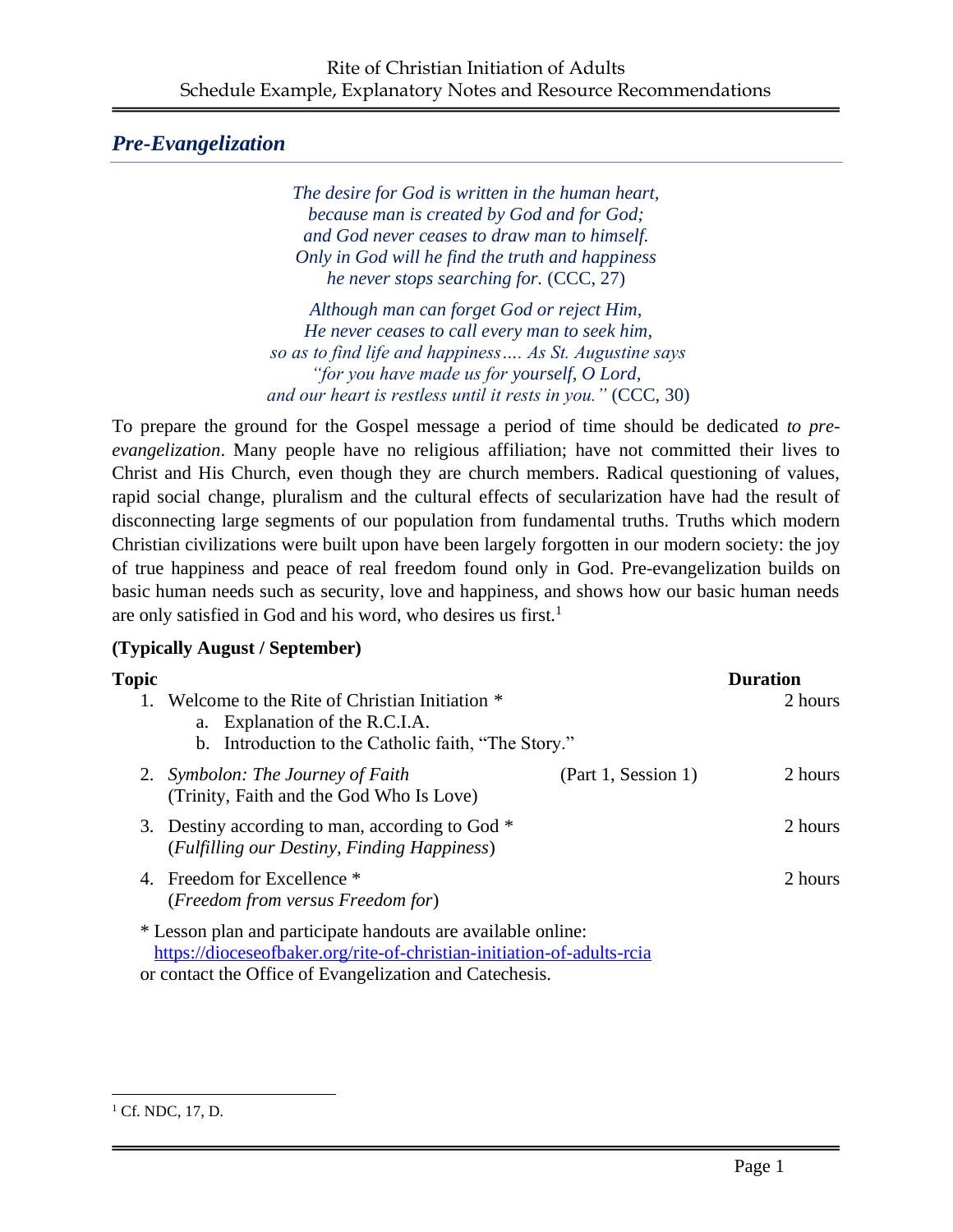### *Evangelization and Precatechumenate*

*The Church's evangelizing activity consists of several essential elements: proclaiming Christ, preaching Christ, bearing witness to Christ, teaching Christ, and celebrating Christ's sacraments* (Cf. *Evangelii Nuntiandi* (EN), 17).

*Evangelization aims at both the interior change of individuals and the external change of societies. It is the totality of the Church's efforts to bring "the Good News into all the strata of humanity, and through its influence transforming humanity from within and making it new"* (Cf. EN, 18).

#### **(Typically October – November)**

| Topic |                                                                                     |                     | <b>Duration</b> |
|-------|-------------------------------------------------------------------------------------|---------------------|-----------------|
|       | 5. Symbolon: The Story of Salvation<br>(Creation, Fall and Redemption)              | (Part 1, Session 4) | 2 hours         |
|       | 6. Symbolon: Divine Revelation<br>(God Seeking Us and the Compass for Our Lives)    | (Part 1, Session 2) | 2 hours         |
|       | 7. Symbolon: The Bible<br>(God's Love Letter to Humanity)                           | (Part 1, Session 3) | 2 hours         |
|       | 8. Symbolon: Who is Jesus<br>(Just a Good Man or Lord of our Lives?)                | (Part 1, Session 5) | 2 hours         |
|       | 9. Symbolon: The Paschal Mystery<br>(The Mystery of Jesus' Death and Resurrection)  | (Part 1, Session 6) | 2 hours         |
|       | 10. Symbolon: The Holy Spirit and the Life of Grace<br>(God' Divine Life within us) | (Part 1, Session 7) | 2 hours         |
|       | 11. Symbolon: Why do I Need the Church<br>(The Mystery of the Catholic Church)      | (Part 1, Session 8) | 2 hours         |

#### **Thanksgiving Social Gathering**

 $\triangleright$  Schedule a social gathering and share a meal; make it a family event and incorporate some fun time! Ensure the parish pastor is included.

#### **Day Retreat:** *on prayer and the life of prayer* **\* 6 hrs.**

- $\triangleright$  Should be prior to Rite of Acceptance and Welcome
- ➢ Designed to introduce and model personal and public life of prayer

\* The Office of Evangelization and Catechesis provides a Diocesan sponsored RCIA Retreat on prayer at the Powell Butte Retreat Center the Saturday preceding the first Sunday of Lent.

#### **RITE OF ACCEPTANCE AND WELCOME**

 $\triangleright$  Ideal to have the first Sunday of Advent

**Note:** dismissal and *breaking open the Word* begins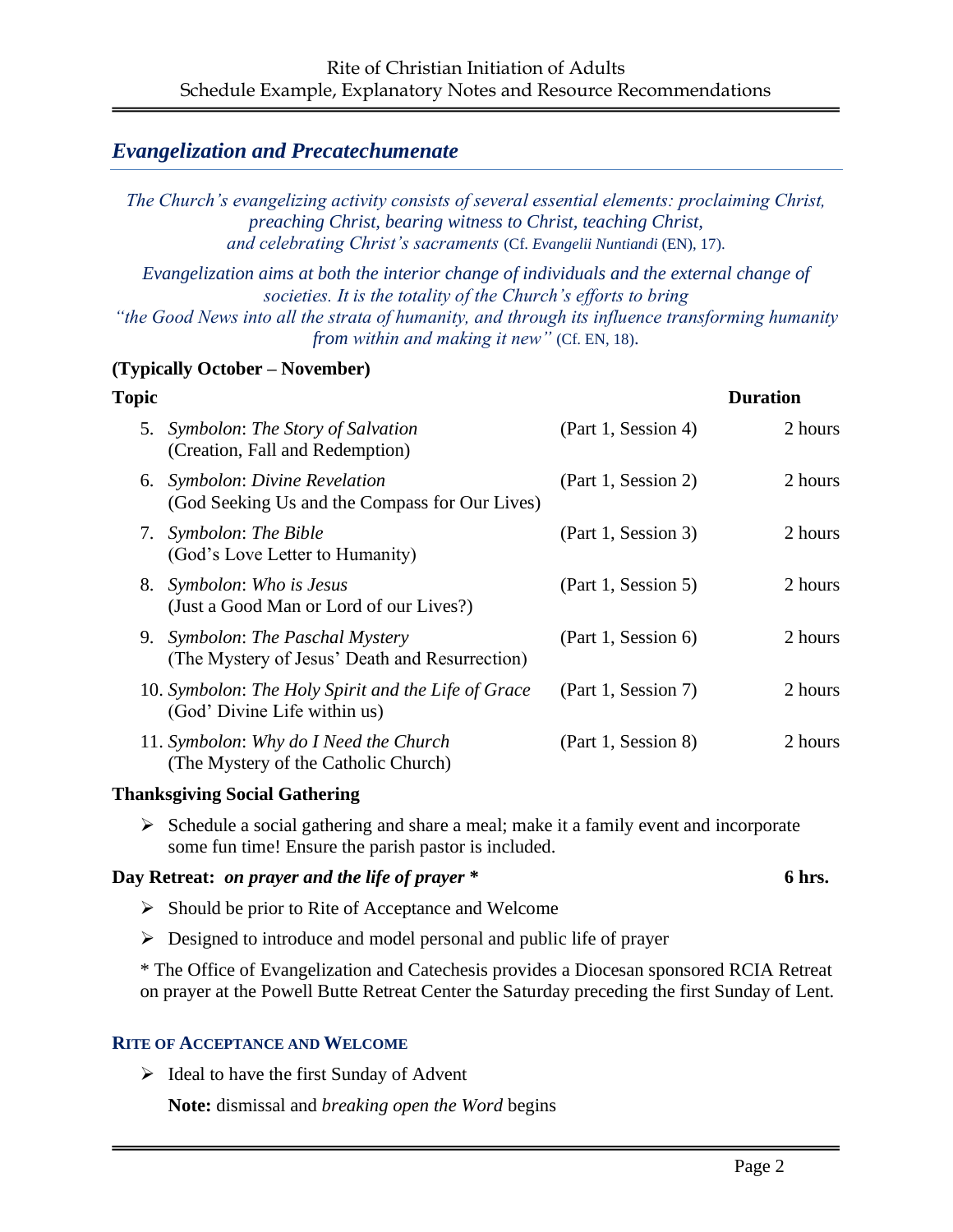## *Catechumenate*

#### (**Advent - Christmas**)

| Topic                                              |                     | <b>Duration</b> |
|----------------------------------------------------|---------------------|-----------------|
| 12. Symbolon: Session 9, Mary and the Saints       | (Part 1, Session 9) | 2 hours         |
| (Our Spiritual Mother and the Communion of Saints) |                     |                 |
| 13. On Angels and Saints                           |                     | 2 hours         |

#### **Resource Recommendations:**

- *Angels Explained: What You Should Know About the Nine Choirs?* By Dr. Mark Miravalle; published by Light House Catholic Media explains the nine choirs of angels, their differing roles and hierarchical order, and how much angels can help us if we only ask. The **audio CD** is available via the Office of Evangelization and Catechesis for **\$2.50**.
- *All About Angels Booklet* by Dr. Andrew Sulavik. Available via the Office of Evangelization and Catechesis for **\$1.00**.
- *Angels and Demons: What Do We Really Know about Them?* By Dr. Peter Kreeft; published by Ignatius Press. Drawing on the Bible, traditional Church teaching and St. Thomas Aquinas, Kreeft gives straight, clear answers to the perennial and philosophical questions asked about angels and demons throughout time. In his typical lucid, profound and sometimes humorous style, Kreeft answers such questions as ''What are angels made of'', ''How do angels communicate with God'', ''How do angels communicate with us'', ''Do demons, or devils, or evil spirits really exist?'' and many more. Includes angel art. See a preview of the book at [http://www.peterkreeft.com/topics/angels.htm.](http://www.peterkreeft.com/topics/angels.htm)
- *Angels and Saints: A Biblical Guide to Friendship with God's Holy Ones – Book* by Dr. Scott Hahn. Drawing deeply from Scripture, Dr. Hahn shows that the hosts of heaven surround the earthly Church as a "great cloud of witnesses." The martyrs cry out from heaven's altar begging for justice on earth. The prayers of the saints and angels rise to God, in the Book of Revelation, like the sweet aroma of incense. Available via the Office of Evangelization and Catechesis for **\$25.00** or check for better price at [http://www.amazon.com.](http://www.amazon.com/)

#### **Christmas – New Year Break**

 $\triangleright$  A two-week break should be incorporated into the RCIA schedule

**Note:** encourage participants to attend The Nativity of the Lord (Christmas) and New Year (Solemnity of the Blessed Virgin Mary, the Mother of God) liturgy celebrations.

**Recommendation:** during the Christmas break provide a service opportunity for the RCIA participants to serve at a local homeless shelter or parish outreach ministry (e.g. homebound).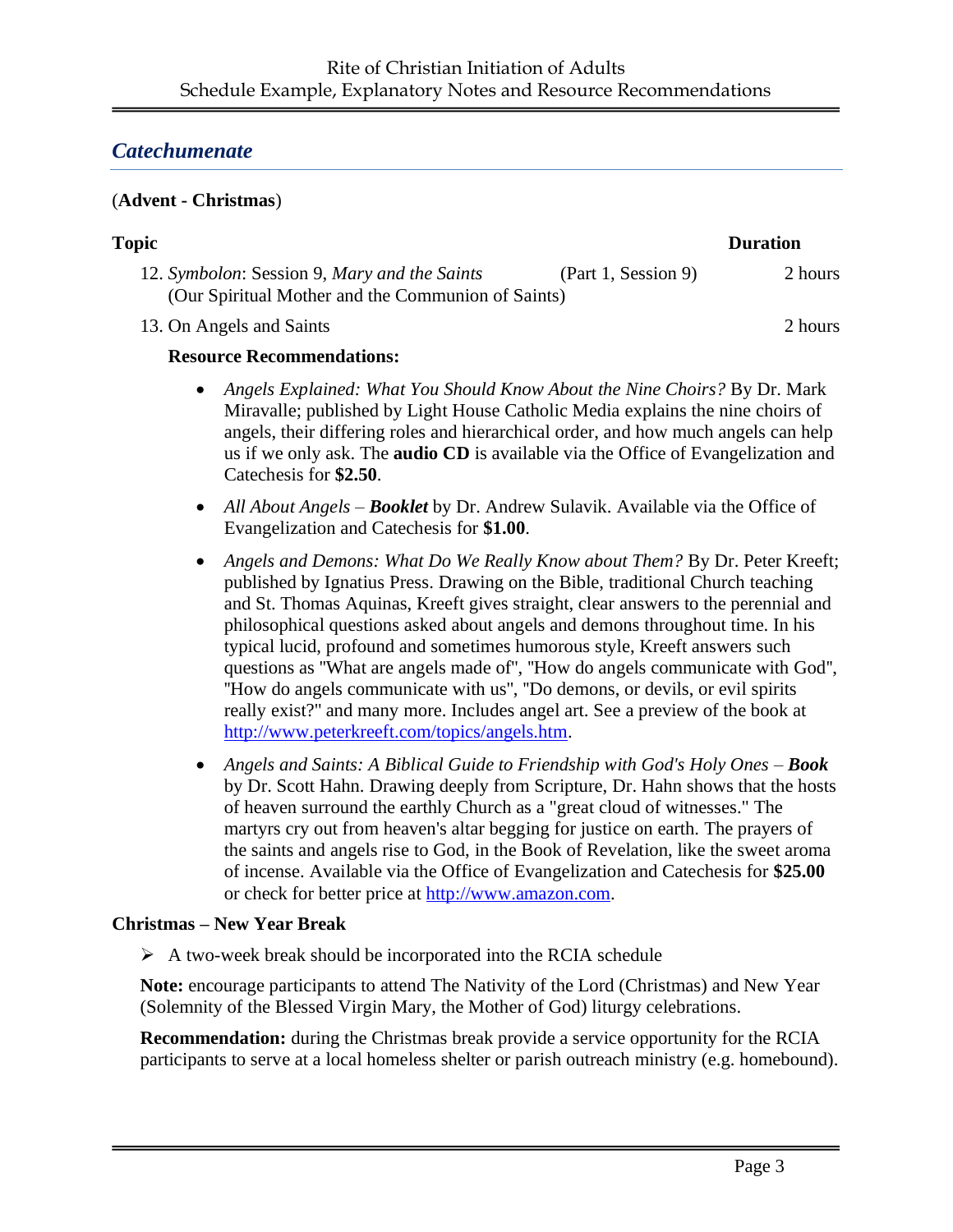# *Catechumenate*

#### (**January – Ash Wednesday**)

14. Reason and Faith: *two wings of the same bird*… 2 hours

- a. Why science, when ordered to Faith and Revelation, can enhance our faith and understanding of God.
- b. What guidance the Church provides regarding Creation and Evolution.

#### **Resource Recommendations:**

- *Relativism: do you know how it is affecting you?* By Chris Stefanick; published by Light House Catholic Media this engaging **audio CD** is available via the Office of Evangelization and Catechesis for **\$2.50**.
- *Science, the Origin of the Universe, and God* by Fr. Robert Spitzer;; published by Light House Catholic Media. Fr. Robert Spitzer, SJ – expert in physics, philosophy, and theology – debunks this powerful myth as he discusses the Big Bang and the Origin of the Universe with sound reason, credible science, and faithful theology. This talk is a must-listen for anyone wrestling with the biggest questions regarding Science and Faith. This **audio CD** is available via the Office of Evangelization and Catechesis for **\$2.50**. Visit Fr. Spitzer's website for more information and material on this subject at [www.magisreasonfaith.org.](http://www.magisreasonfaith.org/)
- Catholic Truth Society:
	- o *Galileo: Science and Faith - Booklet* by Dr. William Carroll. This booklet explains the facts of the Galileo case and traces the subsequent development of the myth that the Catholic Church has always been the enemy of science. This history proves that even in the Galileo case, the Church remained true to its belief that faith and reason belong together. Available via the Office of Evangelization and Catechesis for **\$2.00**.
	- o *Creation and Science- Booklet* by Dr. William Carroll. Who created the Universe? Is a creator even necessary? Can science explain how the Universe came into being without reference to a creator God? This booklet explores these ideas and the arguments that have been brought into sharp focus by Stephen Hawking's claim that his cosmological model 'left nothing for a creator to do'. Dr Carroll examines the Church's teaching on creation from Augustine and Aquinas to the present and explains why, without a creator God, science itself would not exist. Available via the Office of Evangelization and Catechesis for **\$2.00**.

**Topic Duration**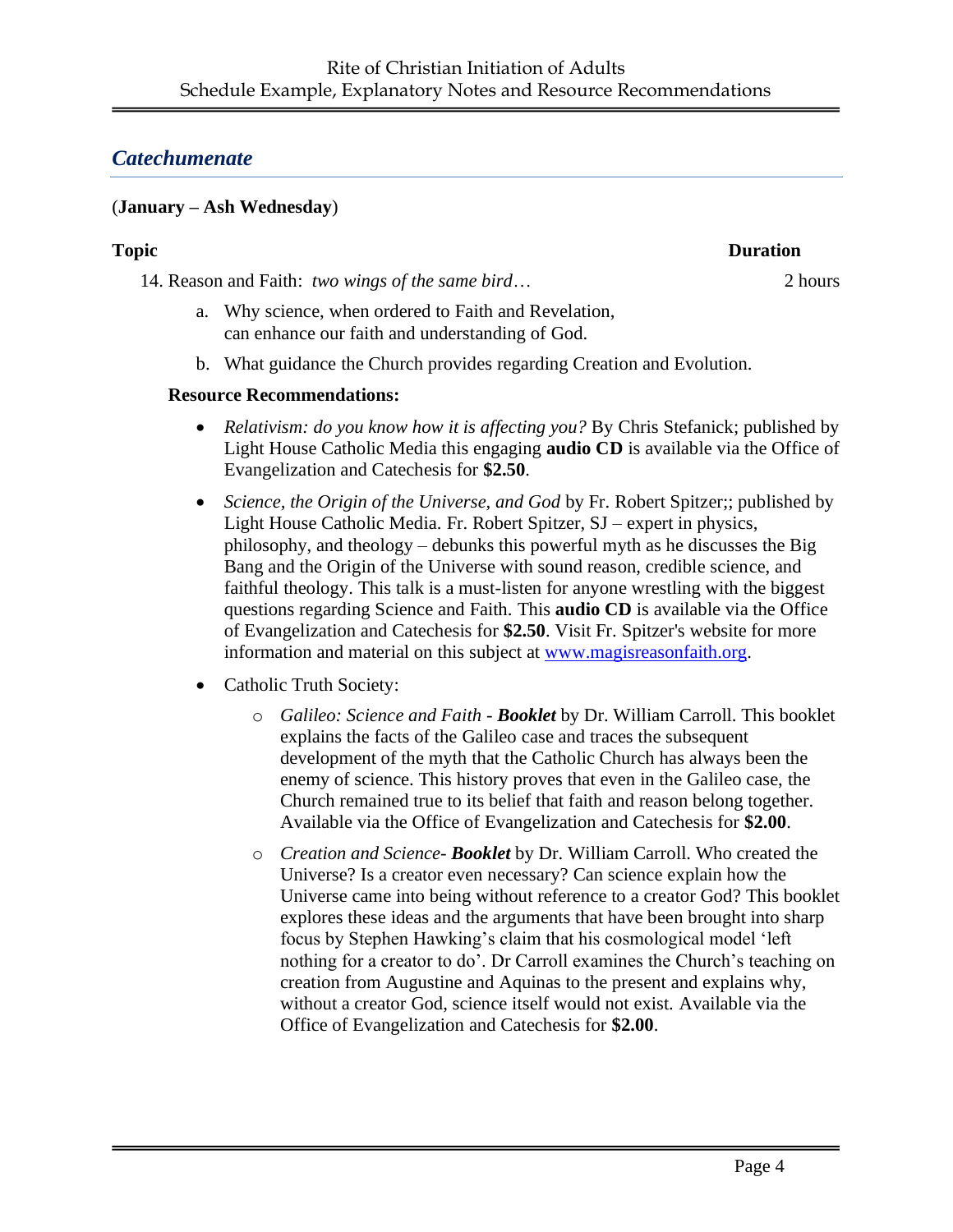# *Catechumenate*

#### (**January – Ash Wednesday**)

|                      | <b>Duration</b> |
|----------------------|-----------------|
| (Part 1, Session 10) | 2 hours         |
| (Part 2, Session 1)  | 2 hours         |
| (Part 2, Session 2)  | 2 hours         |
| (Part 2, Session 3)  | 2 hours         |
| (Part 2, Session 4)  | 2 hours         |
|                      |                 |

#### **RITE OF ANOINTING OF CATECHUMENS**

➢ One week prior to first Sunday of Lent

#### **RITE OF SENDING AT PARISH / RITE OF ELECTION WITH BISHOP**

➢ First or Second Weekend of Lent depending on Rite of Election Diocesan Schedule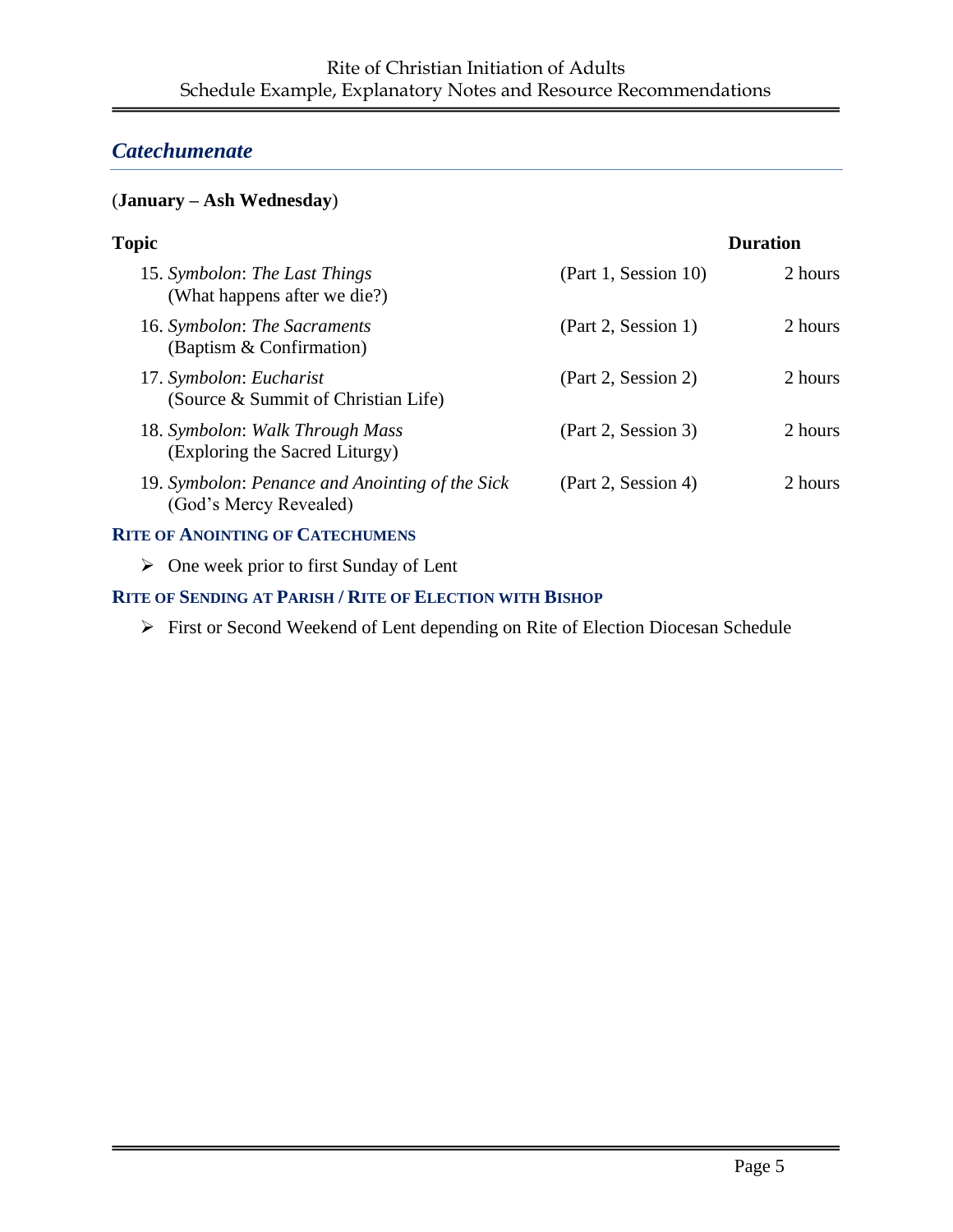# *Purification and Enlightenment*

#### (**Lenten Season**)

| <b>Topic</b>                                                                           |                      | <b>Duration</b> |
|----------------------------------------------------------------------------------------|----------------------|-----------------|
| 20. Symbolon: Matrimony and Holy Orders<br>(Sacraments of Service & Communion)         | (Part 2, Session 5)  | 2 hours         |
| 21. Symbolon: A Catholic Moral Vision<br>(Virtue, Grace & Path to Happiness)           | (Part 2, Session 6)  | 2 hours         |
| 22. Symbolon: A Love that Lasts<br>(Discovering Authentic Love)                        | (Part 2, Session 7)  | 2 hours         |
| 23. Symbolon: A Love that Lasts<br>(God's Plan for Sexuality)                          | (Part 2, Session 8)  | 2 hours         |
| 24. Symbolon: Catholic Social Teaching<br>(Building a Civilization of Love)            | (Part 2, Session 9)  | 2 hours         |
| 25. Symbolon: Catholic Social Teaching<br>(Protecting the Dignity of the Human Person) | (Part 2, Session 10) | 2 hours         |

#### **PENITENTIAL RITES (SCRUTINIES)**

 $\triangleright$  3<sup>rd</sup>, 4<sup>th</sup>, and 5<sup>th</sup> Sundays of Lent

#### **PRESENTATION OF THE CREED**

 $\triangleright$  During the 3<sup>rd</sup> week of Lent (after 1<sup>st</sup> Scrutiny)

#### **PRESENTATION OF THE LORD'S PRAYER**

 $\triangleright$  During the 5<sup>th</sup> week of Lent (after the 3<sup>rd</sup> Scrutiny)

#### **Day Retreat:** *living Holy Week and preparing to join in the Banquet* **\* 6 hrs.**

- ➢ Should be the Saturday prior to Palm Sunday and Holy Week
- ➢ Designed to assist RCIA participants in preparing to enter into Holy Week

\* The Office of Evangelization and Catechesis provides a Diocesan sponsored RCIA Retreat at the Powell Butte Retreat Center the Saturday preceding Palm Sunday and Holy Week.

#### **HOLY SATURDAY RITES**

➢ Recitation of the Creed and Ephphetha Rite

#### **CELEBRATION OF THE SACRAMENTS OF INITIATION AT EASTER VIGIL**

 $\triangleright$  Celebrated at the Vigil of Easter